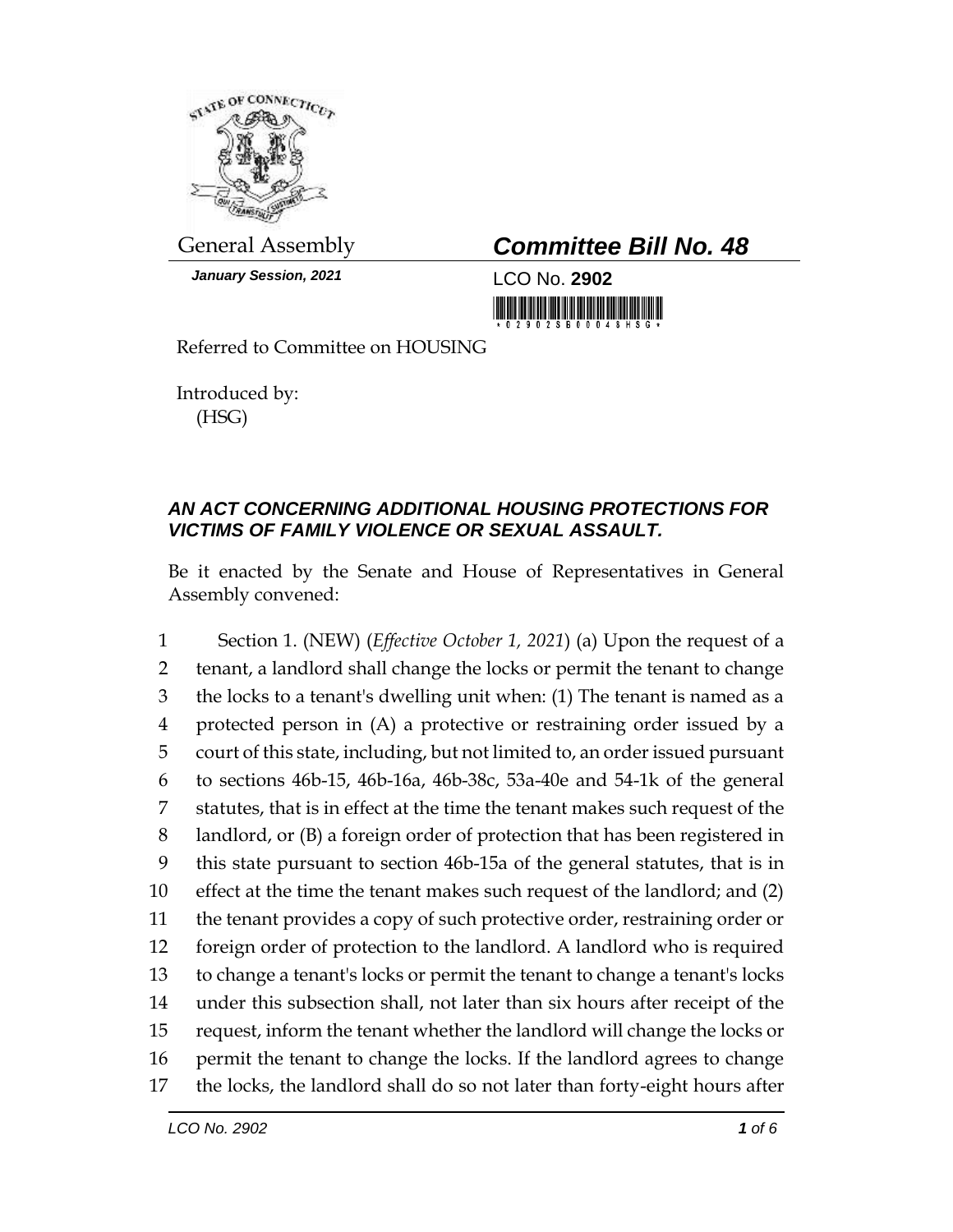the date that the tenant makes such request.

 (b) If a landlord has informed the tenant that the tenant is responsible for changing the locks, fails to change the locks, or fails to permit a tenant to change the locks within the timeframe prescribed under subsection (a) of this section, the tenant may proceed to change the locks. If a tenant changes the locks, the tenant shall ensure that the locks are changed in a workmanlike manner, utilizing locks of similar or improved quality as compared to the original locks. The landlord may replace a lock installed by or at the behest of a tenant if the locks installed were not of similar or improved quality or were not installed properly. If a tenant changes the locks to his or her dwelling unit under this subsection, the tenant shall provide a key to the new locks to the landlord not later than two business days after the date on which the locks were changed, except when good cause prevents the tenant from providing a key to the landlord within the prescribed time period.

 (c) When a landlord changes the locks to a dwelling unit under subsection (a) or (b) of this section, the landlord (1) shall, if using a professional contractor or locksmith, be responsible for payment to such contractor or locksmith, (2) shall, at or prior to the time of changing such locks, provide a key to the new locks to the tenant, and (3) may charge a fee to the tenant not exceeding the actual reasonable cost of changing the locks. If the tenant fails to pay the fee, such cost may be recouped by suit against the tenant or as a deduction from the security deposit when the tenant vacates the dwelling unit, but shall not be the basis for a summary process action under chapter 832 of the general statutes. For purposes of this subsection, "actual reasonable cost" means the cost of the lock mechanism, as well as the fee paid by the landlord for professional contractor or locksmith services.

- (d) A landlord may reprogram a digital or electronic lock with a new entry code to comply with the provisions of this section.
- (e) If a tenant residing in the dwelling unit is named as the respondent in an order described in subsection (a) of this section and under such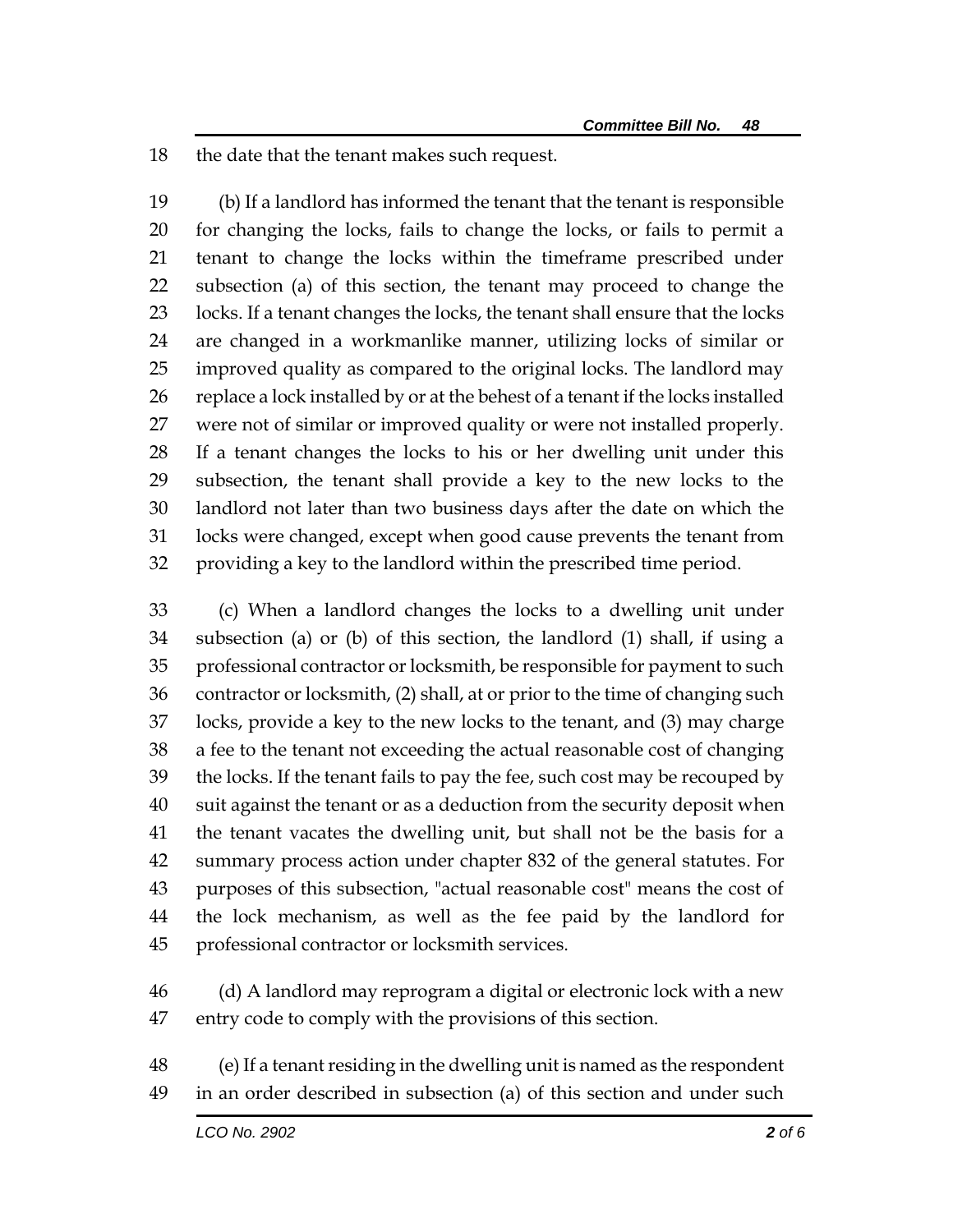order is required to stay away from the dwelling unit, the landlord shall not provide a key to such tenant for the new locks. Absent a court order permitting a tenant who is the respondent in such order to return to the dwelling unit to retrieve his or her possessions and personal effects, the landlord has no duty under the rental agreement or by law to allow such tenant access to the dwelling unit once the landlord has been provided with a court order requiring such tenant to stay away from the dwelling unit, and the landlord shall not permit such tenant to access the dwelling unit. Any tenant excluded from the dwelling unit under this section remains liable under the rental agreement with any other tenant of the dwelling unit for rent or damages to the dwelling unit.

 (f) A landlord may not require a tenant who is named as a protected person under an order described in subsection (a) of this section to pay additional rent or an additional deposit or fee because of the exclusion of the tenant who is named as the respondent in such order.

 (g) Any landlord or agent of such landlord who denies a tenant named as a respondent in an order described in subsection (a) of this section access to the dwelling unit pursuant to this section shall be immune from any civil liability arising from such denial, provided the landlord or agent complies with the provisions of this section and any applicable court order.

 Sec. 2. Section 47a-1 of the general statutes is repealed and the following is substituted in lieu thereof (*Effective October 1, 2021*):

 As used in this chapter and sections 47a-21, 47a-23 to 47a-23c, inclusive, 47a-26a to 47a-26g, inclusive, 47a-35 to 47a-35b, inclusive, 47a-41a, 47a-43, **[**and**]** 47a-46, and section 1 of this act:

 (a) "Action" includes recoupment, counterclaim, set-off, cause of action and any other proceeding in which rights are determined, including an action for possession.

(b) "Building and housing codes" include any law, ordinance or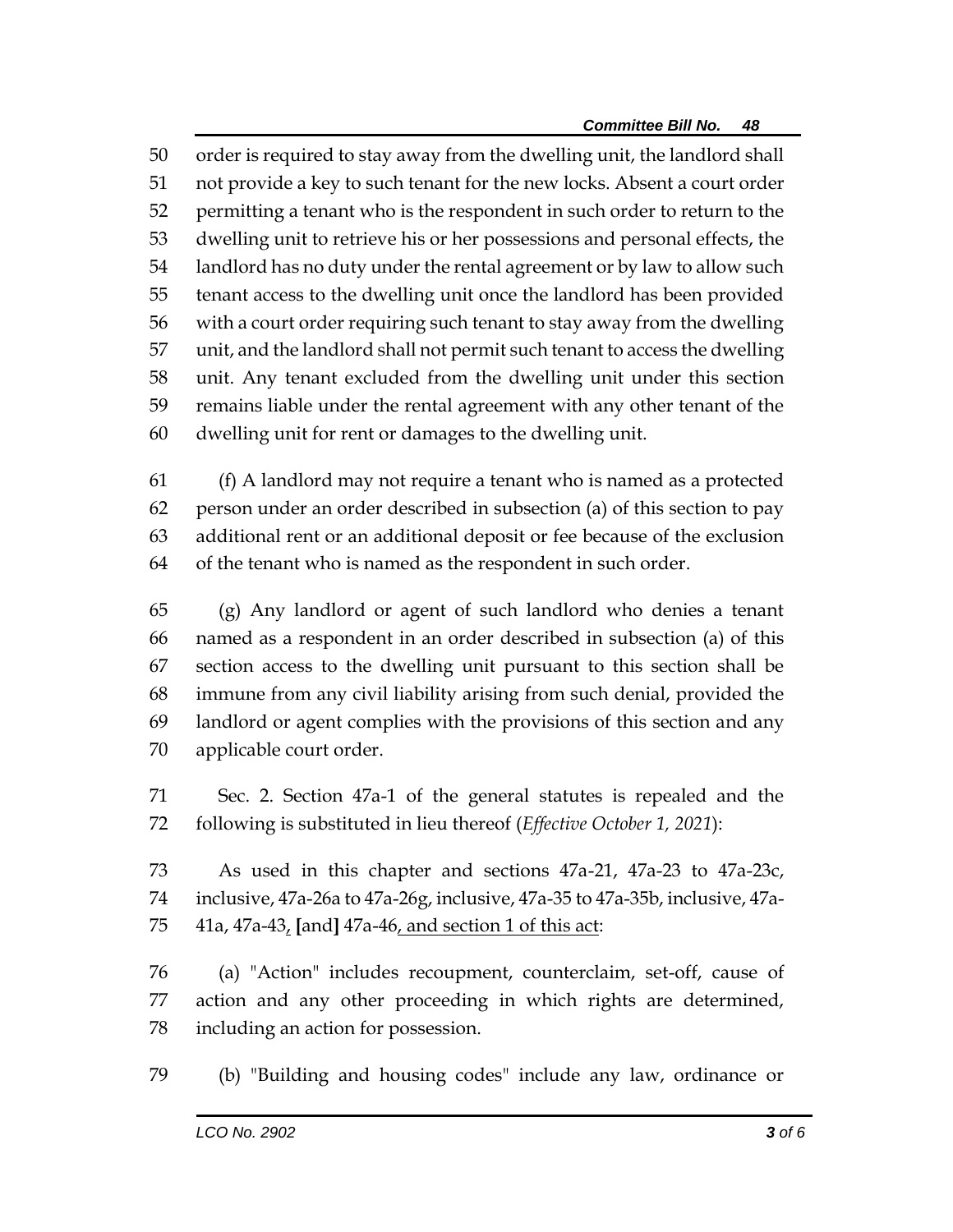governmental regulation concerning fitness for habitation or the construction, maintenance, operation, occupancy, use or appearance of any premises or dwelling unit.

 (c) "Dwelling unit" means any house or building, or portion thereof, which is occupied, is designed to be occupied, or is rented, leased or hired out to be occupied, as a home or residence of one or more persons.

 (d) "Landlord" means the owner, lessor or sublessor of the dwelling unit, the building of which it is a part or the premises.

 (e) "Owner" means one or more persons, jointly or severally, in whom is vested (1) all or part of the legal title to property, or (2) all or part of the beneficial ownership and a right to present use and enjoyment of the premises and includes a mortgagee in possession.

 (f) "Person" means an individual, corporation, limited liability company, the state or any political subdivision thereof, or agency, business trust, estate, trust, partnership or association, two or more persons having a joint or common interest, and any other legal or commercial entity.

 (g) "Premises" means a dwelling unit and the structure of which it is a part and facilities and appurtenances therein and grounds, areas and facilities held out for the use of tenants generally or whose use is promised to the tenant.

 (h) "Rent" means all periodic payments to be made to the landlord under the rental agreement.

 (i) "Rental agreement" means all agreements, written or oral, and valid rules and regulations adopted under section 47a-9 or subsection (d) of section 21-70 embodying the terms and conditions concerning the use and occupancy of a dwelling unit or premises.

 (j) "Roomer" means a person occupying a dwelling unit, which unit does not include a refrigerator, stove, kitchen sink, toilet and shower or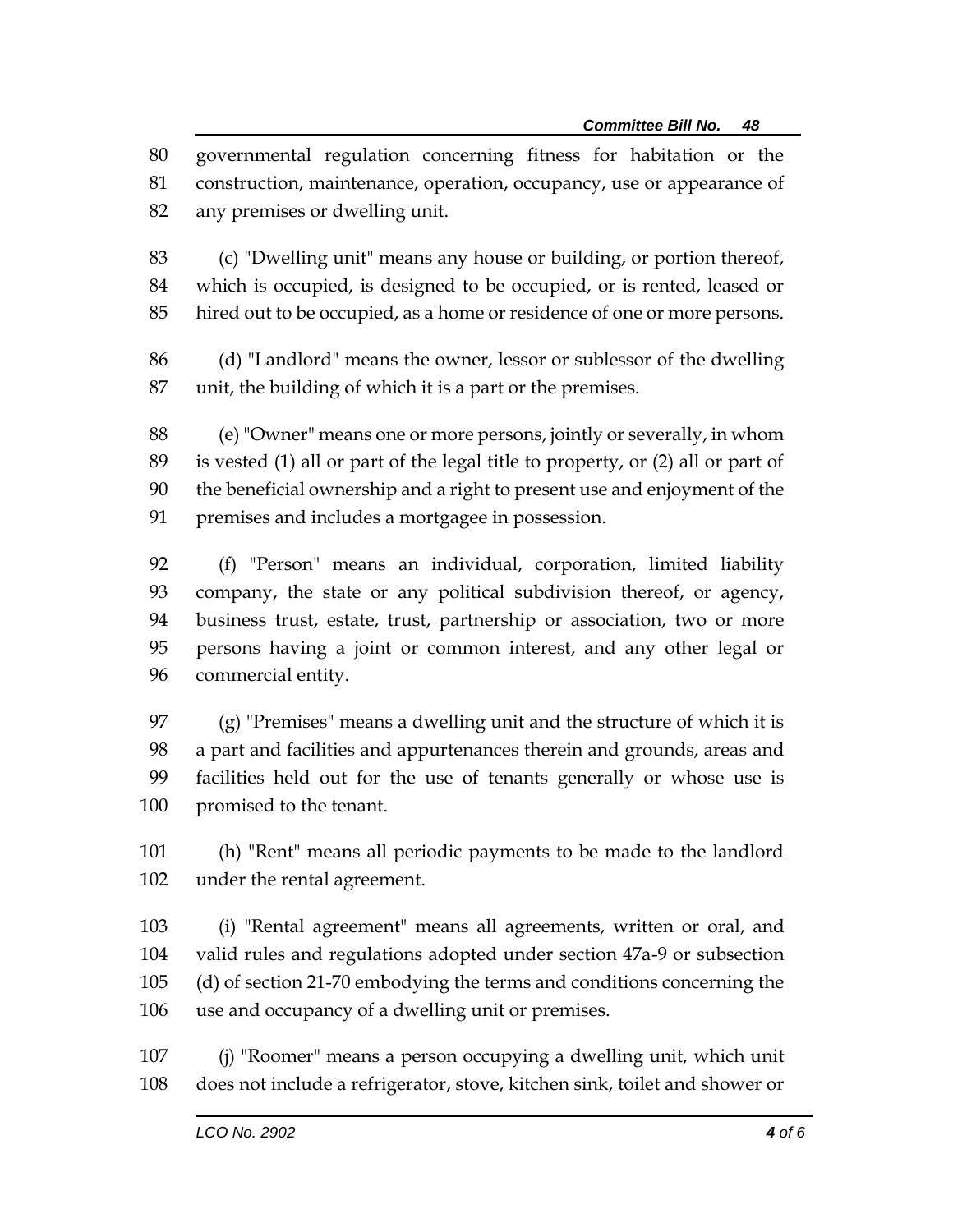109 bathtub and one or more of these facilities are used in common by other 110 occupants in the structure.

 (k) "Single-family residence" means a structure maintained and used as a single dwelling unit. Notwithstanding that a dwelling unit shares one or more walls with another dwelling unit or has a common parking facility, it is a single-family residence if it has direct access to a street or thoroughfare and does not share heating facilities, hot water equipment or any other essential facility or service with any other dwelling unit.

117 (l) "Tenant" means the lessee, sublessee or person entitled under a 118 rental agreement to occupy a dwelling unit or premises to the exclusion 119 of others or as is otherwise defined by law.

 (m) "Tenement house" means any house or building, or portion thereof, which is rented, leased or hired out to be occupied, or is arranged or designed to be occupied, or is occupied, as the home or residence of three or more families, living independently of each other, and doing their cooking upon the premises, and having a common right in the halls, stairways or yards.

> This act shall take effect as follows and shall amend the following sections:

| Section 1 | October 1, 2021 | New section |
|-----------|-----------------|-------------|
| Sec. 2    | October 1, 2021 | $47a-1$     |

## *Statement of Purpose:*

To allow a person who has a valid order of protection to request that such person's landlord change the locks to the person's dwelling unit or permit such person to change the locks.

*[Proposed deletions are enclosed in brackets. Proposed additions are indicated by underline, except that when the entire text of a bill or resolution or a section of a bill or resolution is new, it is not underlined.]*

Co-Sponsors: SEN. ANWAR, 3rd Dist.; REP. WINKLER, 56th Dist. REP. GILCHREST, 18th Dist.

S.B. 48